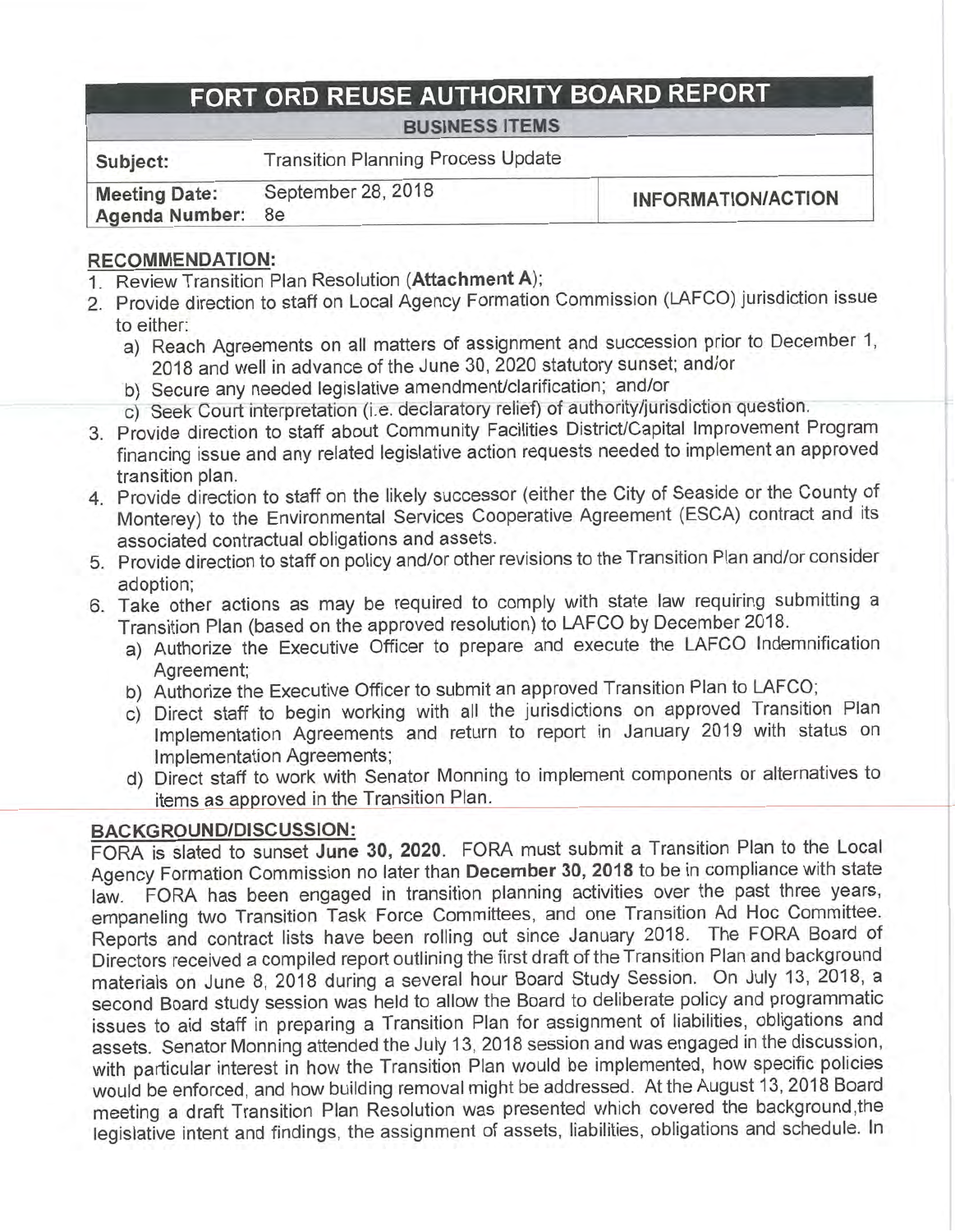this report, we provide an update on the various meetings and Transition Planning process and <sup>a</sup> revised draft Transition Plan Resolution.

Since the August 13, 2018 Board meeting, FORA staff has been engaged and busy. On August 23 and 24, FORA staff attended the County's Fort Ord subcommittee. On August 27, 2018, FORA staff attended the LAFCO presentation to its Board. On August 31, 2018, FORA staff made a workshop presentation to the City of Monterey. The City of Monterey will hold another session on September 19, 2018 to formalize its comments. On August 15, 2018, FORA staff met with the City Manager from the City of Marina who requested that FORA prepare and share a map which identifies where in the City of Marina (and all other locations on the FORA lands), CFO fees have been collected. In addition, FORA staff has fielded numerous phone calls from consultants and staff from the various jurisdictions. The County Board of Supervisors held a workshop on September 11, 2018 and plans subsequent subcommittee and Board meetings on September 24 and 25, respectively. The City of Seaside will considerTransition Plan issues on September 20, 2018. The City of Marina will consider a Resolution on Transition Plan/Dissolution issues on September 25, 2018. A table which compiles jurisdictional reports and materials can be accessed through this link: https://www.fora.org/Transitiontaskforce.html. Although, there have been multiple meetings to review Transition Plan issues, those reviews have focused on the bigger policy, funding and risk issues rather than a technical review and correction of the draft Transition Plan Resolution.

**LOCAL AGENCY FORMATION COMMISSION (LAFCO) JURISDICTION** Since January 2018, FORA staff has been meeting with LAFCO staff regularly. Although LAFCO staff expressed concern about LAFCO's ability to exercise its jurisdiction pursuant to the Cortese Knox Hertzberg (CKH) Act, FORA staff had not received a legal opinion from LAFCO opining limited jurisdiction. On the other hand, FORA staff have received information from its Authority counsel that the CKH Act does apply. On August 27, 2018, LAFCO presented its formal written interpretation that it does not have power to impose the dissolution and Transition Plan obligations pursuant to the Cortese Knox Hertzberg Act in a staff report and that the only "Transition Plan" was one made of assignment agreements. There was not a formal written legal opinion supporting the staff report offered. However, in recent meetings to discuss this issue with LAFCO's legal counsel and staff, LAFCO's legal counsel provided his oral opinion supporting the LAFCO report concluding that if LAFCO was to exercise its powers under Section 6 of the CKH Act, it would have so stated in the FORA Act. In addition, it was discovered, that even if LAFCO were to exercise jurisdiction pursuant to the CKH Act, it would not have jurisdiction over some of the key participants and recipients of successor obligations and liabilities. For example, LAFCO staff and counsel opined on September 10, 2018 that they do not have CKH Act power over the Transportation Agency of Monterey County (TAMC), the County of Monterey, or other entities such as CSUMB, UC, MPC. LAFCO Counsel further opined LAFCO would not have CKH Act jurisdiction over a joint powers agency (JPA), which may make designation of a HCP/HMP JPA successor to FORA habitat obligations problematic. Also, LAFCO Counsel opined that if all of the CKH Act were to apply, there could be protest hearings and other dissolution issues that clearly were not made applicable to the FORA statutory dissolution and transition plan process. Finally, LAFCO Counsel and County Counsel have suggested that the FORA Act does not empower the FORA Board to make assignments in the absence of agreements. These new interpretations, pose multiple issues that will need to be addressed for a successful transition plan.

FORA staff and Authority Counsel believe FORA's interpretation and harmonization of the FORA Act and the CKH Act to be correct, that LAFCO is authorized to impose the transition plan assignments and successors in order to ensure that the plan is fulfilled. Nonetheless, there are limited ways to address this issue: 1) Reach Agreements on all matters of assignment and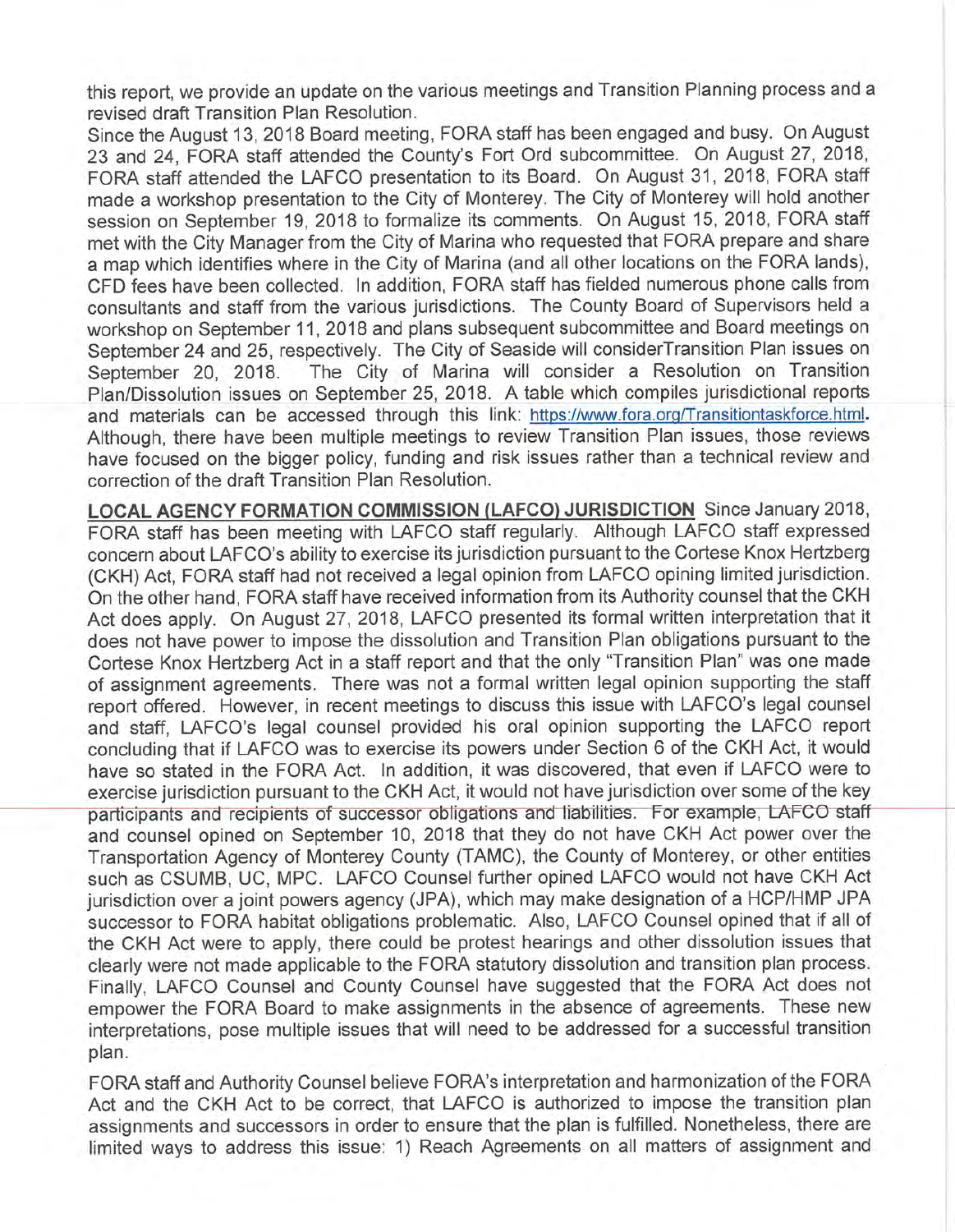succession prior to December 1, 2018 and in any event well in advance of the June 30, 2020 statutory sunset; 2) Legislative amendment/clarification and/or 3) Court interpretation (i.e.declaratory relief). In the absence of agreements, one entity, either FORA or LAFCO needs to have the power to impose and allocate the assets, liabilities, assign obligations and timelines to ensure compliance with the Transition Plan which is ultimately approved by a majority of the FORA Board. The draft Transition Plan now includes a requirement to execute Transition Plan Implementation Agreements with all the jurisdictions by March 2019.

### **REVENUE GENERATION/SHARING ISSUES**

Revenue generation and revenue sharing is one of the biggest issues facing a successful Transition Plan which completes the Basewide Costs and Mitigation measures as identified in the FORA Capital Improvement Plan. FORA's community facilities district special tax (CFO) is the primary generator of revenues, funding habitat protection, roads, and water augmentation. City of Marina, is by far the largest generator of CFO revenues given its numerous entitled and underway projects, although the County of Monterey also is projected to generate a substantial amount of CFO revenue. Marina has been very proactive in negotiating with at least one developer to continue to pay the FORA CFO or its equivalent post-2020. Although, it has been represented multiple times that Marina has agreements with all their developers and will share that revenue with successor entities that revenue, FORA staff was only provided one unsigned Agreement in response to a Public Records Act request. As requested by the FORA Board previously, attached please find the relevant portions of the agreement which Marina approved **(Attachment B).** In general the language for generating replacement FORA CFO revenue seems to be appropriate (but as compared to extension of the CFO may lead to a shortfall over time), but the revenue sharing is qualified to be shared with only a regional agency designated as a FORA successor. That language qualification begs the question: Who is/qualifies as <sup>a</sup> **regional agency?** Is the County a regional agency? Is a habitat joint powers agency a regional agency? Is the City of Seaside or other City that receives successor obligations? Does the fact that LAFCO has no jurisdiction to impose or designate a successor given their lack of jurisdiction under the CKH Act an issue, that effects implementation of this language? Simple written clarification by Marina and its developer can address this issue.

Marina's City Manager clarified (by phone) on September 7 that while Marina has "oral commitments" from its other developers, it is still "in process" of negotiating language modifications to its other development agreements.

FORA staff has revised the Transition Plan resolution language to seek legislative extension of the FORA CFO and in the alternative to require jurisdictional establishment of replacement revenue mechanisms no less than six months prior to FORA sunset. Upon majority approval of the Transition Plan Revenue replacement requirements, FORA staff will produce a schedule of implementing actions to include a review of each jurisdiction's replacement revenue generating mechanisms. FORA to verify the mechanisms have been formed and are ready to be enacted upon a FORA dissolution, in any event such replacement mechanisms should be formed and ready no less than six months prior to FORA sunset.

**HABITAT CONSERVATION** Since the August Board meeting, the draft Habitat Conservation Plan (HCP) and Draft Environmental Impact Statement/Environmental Impact Report (EIS/EIR) were submitted to the Solicitor General for USFWS to begin the review process in order to meet the timelines associated with the 2018 directives from the Deputy Secretary of Interior for NEPA Document clearance. Under the new guidance all environmental review documents and the Record of Decision documents must be finalized by April 2019. The notice of intent to prepare an environmental document for issuance of the incidental take permit (ITP) was issued on or about September 29, 2004. The CEQA Notice of Preparation for the 2081 permit was issued on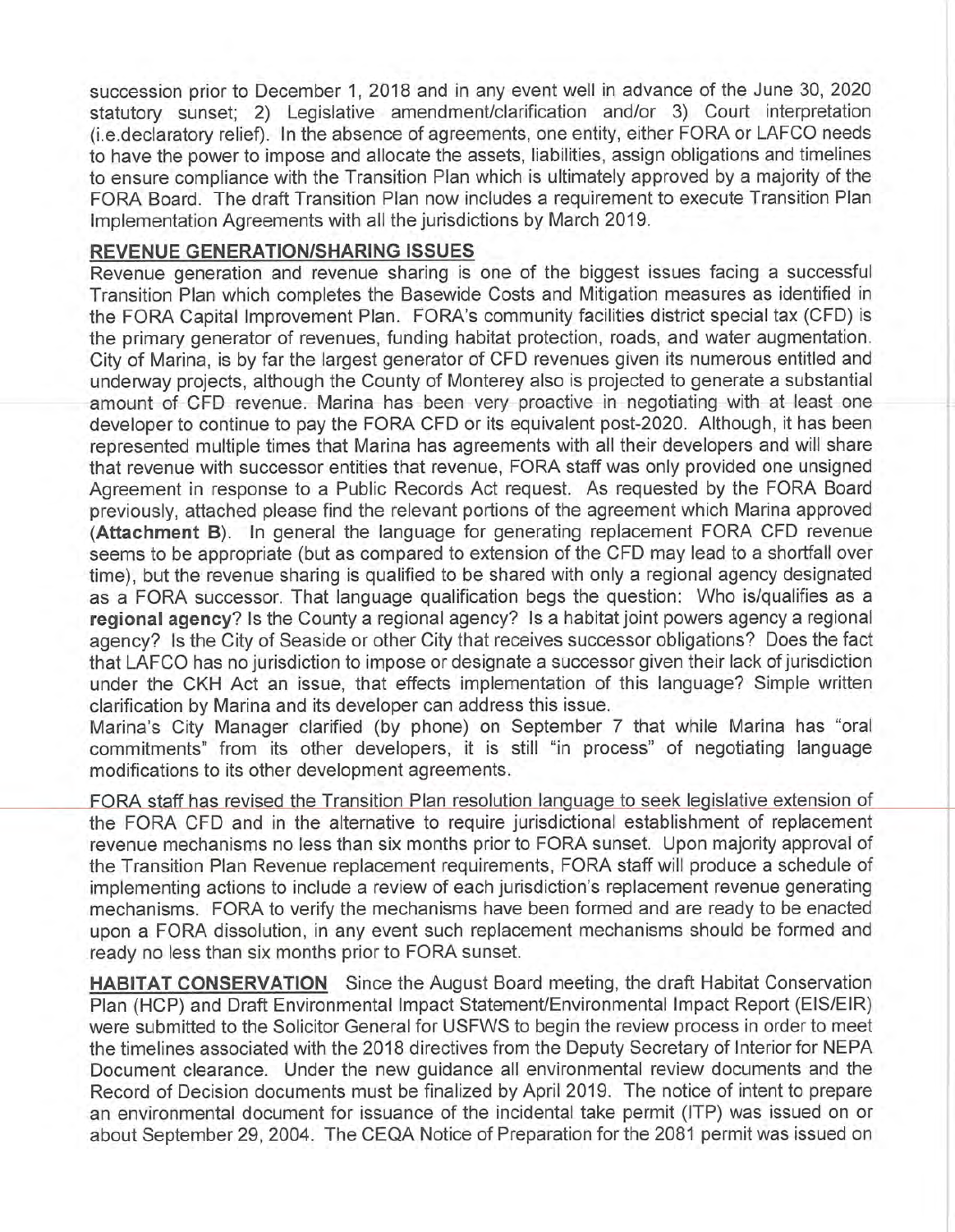June 21, 2005. The County's Fort Ord subcommittee recommended a "wait and see" approach to formation of a joint powers agency, until the HCP proceeds further in the process. A Habitat Conservation Plan workshop was held on September 24, 2018 outlining the process and the options. In the absence of issuance of an ITP pursuant to a HCP, habitat will be required to be managed in accordance with the Habitat Management Plan (HMP). In the absence of <sup>a</sup> basewide consolidated approach, management of Habitat Management Areas (HMAs) covered by the HMP will require ITP coverage pursuant to either Section 9 or Section 10 of the Endangered Species Act and will disproportionately affect the County who has three HMA's within its jurisdictional boundaries totaling approximately 1,800 acres. Other jurisdictions will be affected as well as future development projects who will be required to acquire individual take permits (both state and federal) if their project area has any protected species.

**TRANSPORTATION NETWORK** FORA staff has met with the Transportation Agency of Monterey County (TAMC) staff, Todd Muck and Mike Zeller, to discuss approaches to transfer funding obligations to TAMC for regional roads identified in FORA's CIP. TAMC's 2018 update to its Regional Development Impact Fee (RDIF) includes a FORA zone analysis utilizing a cost per trip fee calculation. TAMC's 2018 RDIF study does not include all of the road projects in FORA's Capital Improvement Program. The RDIF study does include most regional and "offsite" projects, but does not include "on-site" roads.

TAMC's FORA zone analysis was unable to identify what portion of FORA's fee comes from (existing) entitled developments and would only apply to future unentitled development. Several issues were identified during the meeting. For example, TAMC staff is concerned with the transition of regional road fees in the absence of a "catch-up" or "pay back" provision being addressed for development fees already collected. As a part of the collaboration between TAMC and FORA staff, FORA staff are identifying an allocation of the amounts in the FORA program between entitled and future development as the basis for an agreement on how to effectively transition from a special tax program to the RDIP nexus program while maximizing the best of both funding programs. An additional issue of how to ensure that FORA funds are applied to the projects within the FORA CIP was also identified, as well as the nomenclature utilized while discussing each program. As characterized by TAMC staff, the primary issue is FORA's policy to focus on "on-site" transportation projects has resulted in minimal contributions to "regional" road obligations. Yet, even with the on-site policy direction, FORA has already contributed for example, almost \$1M towards Davis Road which is labeled in the FORA CIP as an "off-site" project but considered a "Regional Road" in the RDIF program.

There will be policy implications as the TAMC regional transportation fee program relies upon a CEQA/nexus analysis, this shift will cause new developments to pay fees differently than under the FORA program as retail, commercial, and industrial will pay more because of trip generation. RDIP project costs for regional roads are substantially increased over the amounts currently in the FORA CIP. Another issue specific to the RDIF program is that LAFCO contends they do not have jurisdiction to impose obligations on TAMC because they are a joint powers agency.

It is not likely that an agreement with TAMC, regarding the transfer of funding and implementation of regional obligations, can be reached prior to December of 2018. Such agreement may take the better part of a year to negotiate and finalize. As the Transition Plan is currently drafted, all funding obligations under the FORA program for regional roads will revert to TAMC to collect. Other on-site and off-site roads will be assigned to the underlying lead agency jurisdictions to replace the funding and finally, those on-site roads which FORA has not completed will be assigned, together with any capital improvement funds collected and assigned to those projects, to the underlying jurisdiction in which the majority of the road is located.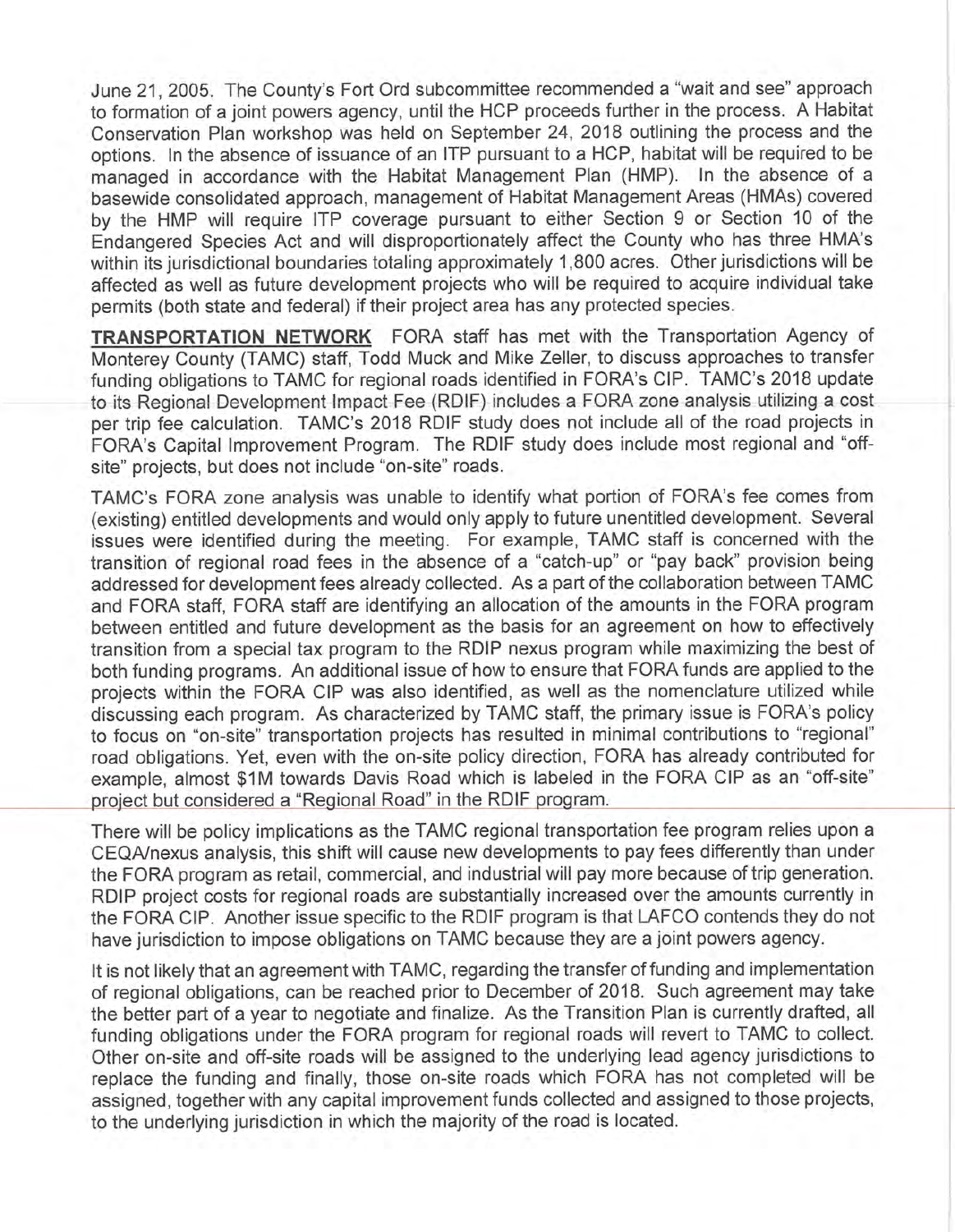### **WATER/WASTEWATER**

FORA relies on its ongoing Facilities Agreement for water and wastewater services with the Marina Coast Water District (MCWD). FORA also is currently working with MCWD on its efforts to annex former Fort Ord lands not within its current boundaries. FORA staff recommends that the Board review how water/wastewater services can be provided to all former Fort Ord jurisdictions in order to complete the commitments in the 1997 Base Reuse Plan.

### **ENVIRONMENTAL SERVICES**

At the current time, the ESCA obligations on behalf of the United States Army include property clean-up, regulatory coordination between the state and federal agencies, and future land use covenant monitoring and regulatory required reporting. There is a current ESCA Amendment that will reimburse up to \$6.SM to pay for the future services with limited staff and consultants. The staff services provided pursuant to this contract are specialized and require certification and pertinent knowledge. Under the terms of the ESCA there are a limited number of successors: the County, the City of Seaside, City of Marina and/or a JPA. Currently, the recommendation is for the City of Seaside, which has the most potential reuse projects moving forward, to be designated. The Army clean up contract assumes a LAFCO-designated successor to the contractual obligations, so lack of LAFCO jurisdiction may be problematic in the absence of an agreement. We request Board consensus on identifying either the County of Monterey or the City of Seaside as the likely successor entities to the contractual obligations and assets of ESCA.

### **IMPLEMENTATION**

As revised, the Transition Plan Resolution now requires that the underlying jurisdictions enter into Transition Plan Implementation Agreements no later than March 2019 outlining their compliance with the Transition Plan elements, including replacement funding, construction of roadway improvements, revenue sharing, and other obligations. The FORA Board will review and approve that any Transition Plan Implementation Agreement complies with the Transition Plan approved by the board. Other assignments of Agreements with outside entities will continue throughout 2019 until FORA sunset. In the absence of legislative clarity or legal certainty that either LAFCO or FORA have the ability to identify and impose obligations on the member agencies, implementation will require multiple agreements and actions. Once the Board comes to a majority approval of the elements of the Transition Plan, staff will prepare a finalized resolution and schedule of additional implementing actions.

### **FISCAL IMPACT:**

 $\frac{1}{2}$  Reviewed by FORA Controller  $\frac{1}{2}$ 

#### **COORDINATION:**

County of Monterey, LAFCO, TAMC, Cities of Seaside, Monterey, Del Rey Oaks, Marina and Salinas.

### **ATTACHMENTS:**

Attachment A: Transition Plan Resolution Attachment B: Marina Replacement Fee Language Exhibit A to [Attachment A: Contract Summaries](https://www.fora.org/Board/2018/Packet/Additional/092818_item8e_AttachmentC_Contract_Summaries.pdf)

**Prepared by** *Y jL-*

Sheri L. Damon

 $R$ eviewed <u>by DSteven E-Alley</u> Approved <u>by D. Steven E-Alley fo</u> Steve Endsley **& Contract A. Houlemard, Jr.**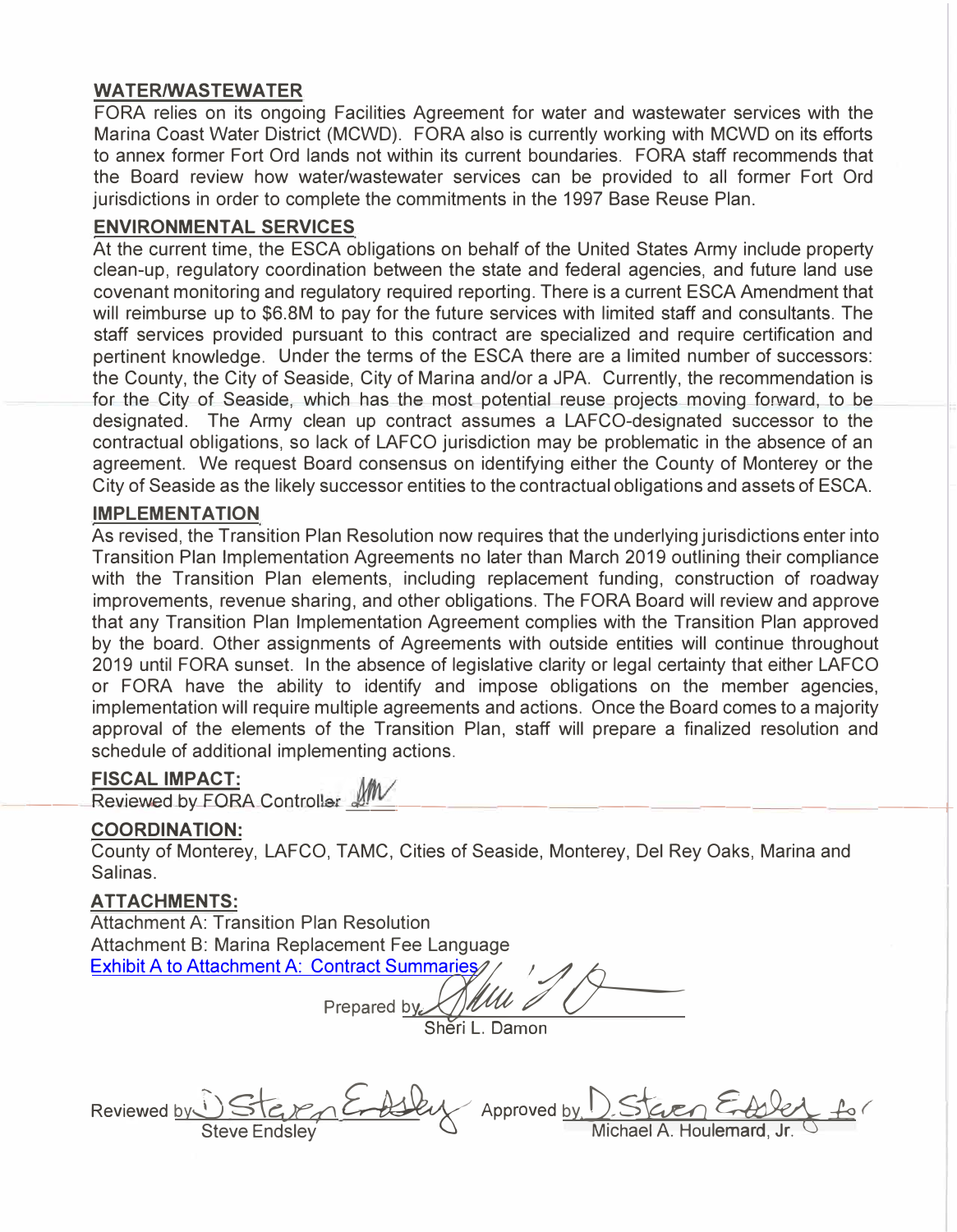# **FORT ORD REUSE AUTHORITY RESOLUTION NO. 18-xx**

*A RESOLUTION OF THE GOVERNING BODY OF THE FORT ORD REUSE AUTHORITY Adopting a Transition Plan*

THIS RESOLUTION is adopted with reference to the following facts and circumstances:

- A. In 1991, the Secretary of Defense announced the proposed downsizing of the United States Army Fort Ord Military Reservation under the Base Realignment and Closure Act. The US Army moved the 7<sup>th</sup> Light Infantry to Fort Lewis Washington over the coming two years. Regional communities lost significant economic, social, and cultural contributions that had been associated with the military presence.
- B. At the time the closure was made public, the regional political leadership formed a Fort Ord Community Task Force ("Task Force") prior to the downsizing/closure. After closure was announced, that Task Force was asked to form recommendations for moving forward with a recovery effort.
- C. In October 1992, the Fort Ord Reuse Group ("FORG") was formed/organized by local governments and potential property recipients to initiate former Fort Ord recovery planning - predicated upon the June 1992 Fort Ord Task Force Strategy Report. An initial and revised plan were considered and adopted by FORG in 1993. Those initial planning efforts recognized the significant costs associated with the implementation of any plan and sustained the regional and basewide approaches that were inherent in the Task Force conclusions.
- D. The Fort Ord Reuse Authority ("FORA") was established in 1994 by state legislation and when each Jurisdiction voted to create the Fort Ord Reuse Authority in accordance with Government Code section 67700 and following (the "FORA Act"). FORA, as a regional agency, is authorized with a primary legislative directive to plan, facilitate, and manage the transfer of former Fort Ord property from the United States Army (the "Army") to the governing local jurisdictions or their designee(s).
- E. FORA, under FORA Act authority, adopted a Fort Ord Base Reuse Plan (the "Reuse Plan") on June 13, 1997, which identified (1) environmental actions required to mitigate development and redevelopment of the former Fort Ord (the "Basewide Mitigation Measures"), and (2) infrastructure and related costs necessary to accommodate development and redevelopment of the former Fort Ord (the "Basewide Costs"). As a part of that approval, the Board certified an Environmental Impact Report and adopted a Statement of Overriding Considerations making the follow findings:
	- The Reuse Plan will provide for an improved and diversified retail and industrial economy and market that will generate employment and create financial stability;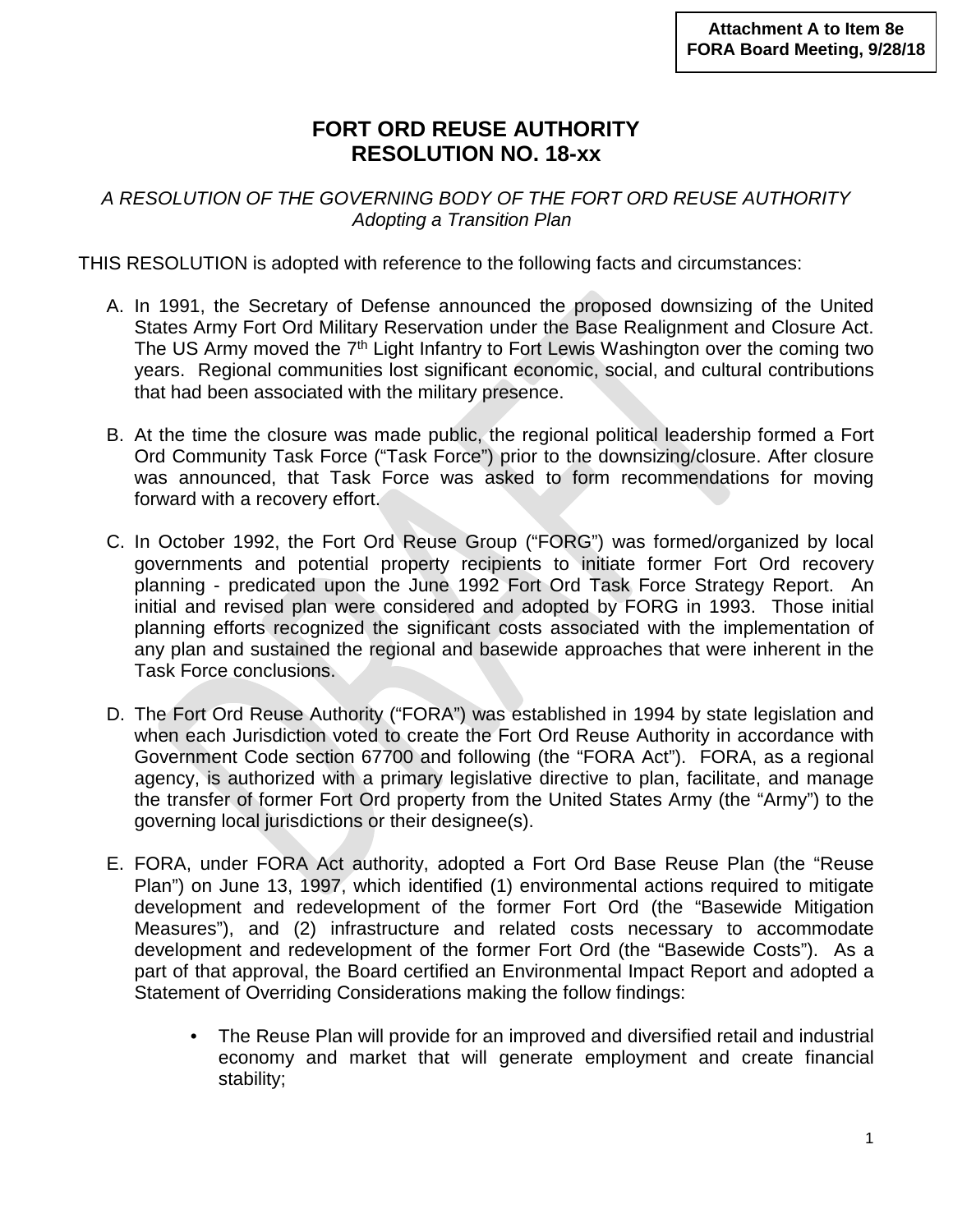- The Reuse Plan will provide moderate and upscale housing which will provide more affluent residents to the Cities of Seaside ("Seaside") and Marina ("Marina"), thereby creating a housing stock with higher income families in these communities with larger disposable incomes;
- The Reuse Plan will provide additional tourist support facilities in Seaside and Marina, thereby contributing additional employment opportunities;
- The Reuse Plan will encourage and prioritize the development of projects that are regional in scale, thereby creating additional destination points on the Monterey Peninsula, and thereby enhancing the local economy;
- The Reuse Plan provides for the creation of various additional recreational facilities and open space that will enhance the quality of life for not only the residents of Seaside and Marina but all of the residents of the Peninsula;
- The Reuse Plan will attract and assist in retaining a pool of professional workers for the Peninsula;
- The Reuse Plan will assist in ensuring that the overall economic recovery of the Peninsula benefits the Cities of Del Rey Oaks ("DRO"), Monterey ("Monterey"), Seaside, Marina, and the unincorporated areas of the County of Monterey ("County") in the vicinity of Fort Ord;
- The Reuse Plan will provide for additional and needed senior housing opportunities;
- The Reuse Plan will assist the communities of Seaside and Marina in the transition of their respective community images from dependent, military base extensions with transient military personnel to vital, independent, and selfactuated communities populated with permanent residents with long-term interests in the well-being of their respective communities.
- The Reuse Plan will encourage development that will enhance the continued viability of California State University at Monterey Bay and the open space areas retained by the federal government through the Bureau of Land Management and conveyed to the California Department of Parks and Recreation.
- F. FORA is obligated either by the California Environmental Quality Act, the Reuse Plan and/or the Authority Act (Government Code Section 67670 and following) to implement the Basewide Mitigation Measures and incur the Basewide Costs. To carry out such obligations, FORA arranged for a public financing mechanism to apply to all former Fort Ord properties.
- G. In the Reuse Plan, FORA identified land sale and lease (or "property based") revenues, FORA share of Fort Ord property taxes, and basewide assessments or development fees, as the primary sources of funding to implement the Basewide Mitigation Measures and to pay the Basewide Costs.
- H. To implement its obligations under the Authority Act and transition the base as quickly as possible, FORA sought funding, entered into multiple agreements with local, state, and federal entities, established a community facilities district ("CFD") fee and a Capital Improvement Program ("CIP"). The BRP carries a series of mitigative project obligations which were defined in Appendix B of the Public Facilities Implementation Plan ("PFIP").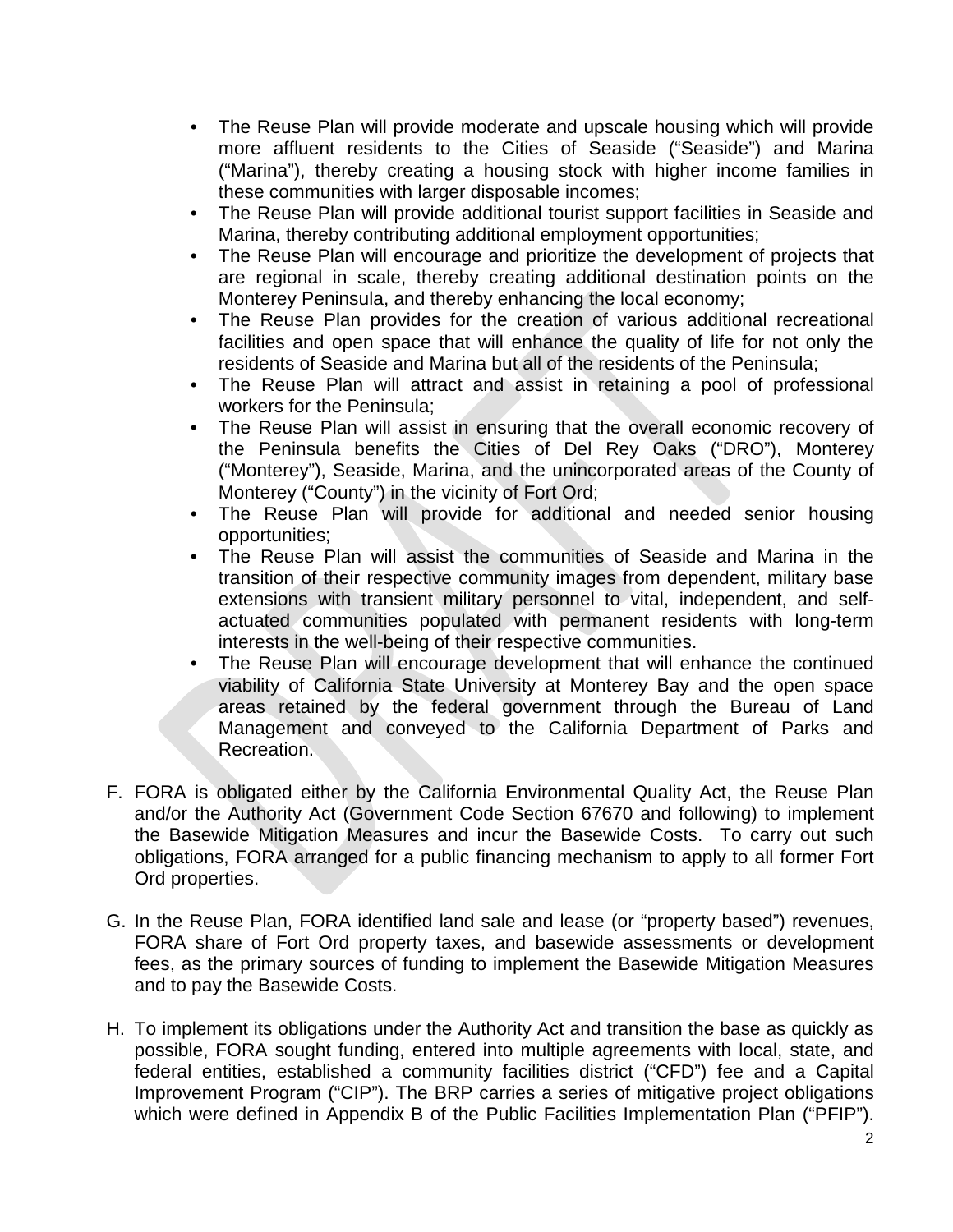The PFIP served as the baseline CIP for the reuse plan. The FORA CIP was adopted in 2001 and is reviewed on an annual basis. The CIP expenses are estimated in the 2018- 19 CIP to be approximately \$194.5M post-2020.

- I. On or about June 7, 2000, FORA entered into a Memorandum of Agreement (MOA) for the No-Cost Economic Development Conveyance ("EDC") of former Fort Ord Lands. This document was recorded on June 23, 2000 at Series No. 2000040124 in Monterey County records. The MOA provided the vehicle for the Army to transfer property to FORA without monetary consideration. Under the Federal legislation any Sale or Lease Proceeds are to be applied to the economic development of the former Fort Ord.
- J. In 2001, each underlying Land Use Jurisdiction and FORA entered into an Implementation Agreement or other Agreement to provide for orderly transfer of EDC property and the allocation of a fair and equitable share of Basewide Costs and Mitigation Measures. The Army required that water be allocated in a fair and equitable manner amongst all property recipients and the Implementation Agreement requires compliance with FORA water allocations. It is intended that these contracts be addressed through this Transition Plan Agreement for the mutual benefit of the Monterey Bay region and to the mutual benefit of all other successors in interest to FORA.
- K. On or about 2001, FORA established a Community Facilities District ("CFD"), which collects a special tax on all properties to be developed. The tax is due and payable on issuance of a building permit for the property. That tax adjusts annually and cannot be legally challenged. The CFD is structured to promote business/job generating uses on the base. When the FORA legislation sunsets that CFD may no longer be collected. If the CFD is replaced with a nexus fee, it is likely the underlying taxation will be shifted to job generating uses paying more and housing paying less. Replacement fees may be imposed on future development.
- L. The Comprehensive Environmental Response, Compensation and Liability Act ("CERCLA") applies to the entire Fort Ord base closure. The Army is obligated to remediate the former Fort Ord by state and Federal law, including the removal of munitions and explosives. The timeline for the Army cleanup was based in part upon the contingent nature of funding and Department of Defense priorities for funds. Accordingly, in order to receive the properties early and facilitate an orderly and timely remediation of former Fort Ord lands, the Army and FORA entered into an early transfer agreement. Through a series of agreements between Army, FORA, Environmental Protection Agency, and Department of Toxic Substance Control, FORA has proceeded pursuant to an Army contract for services to remediate munitions and explosives on the former Fort Ord. The remediation obligations will be ongoing post dissolution of FORA.
- M. The Board wishes to continue orderly reuse, and to provide for the orderly transition of FORA's assets, liabilities, pledges, obligations and a schedule of those obligations to complete the FORA basewide costs and mitigation measures.
- N. Government Code section 67700 requires that FORA sunset when eighty percent (80%) of the base has been reused or on June 30, 2020 and that FORA Board approve and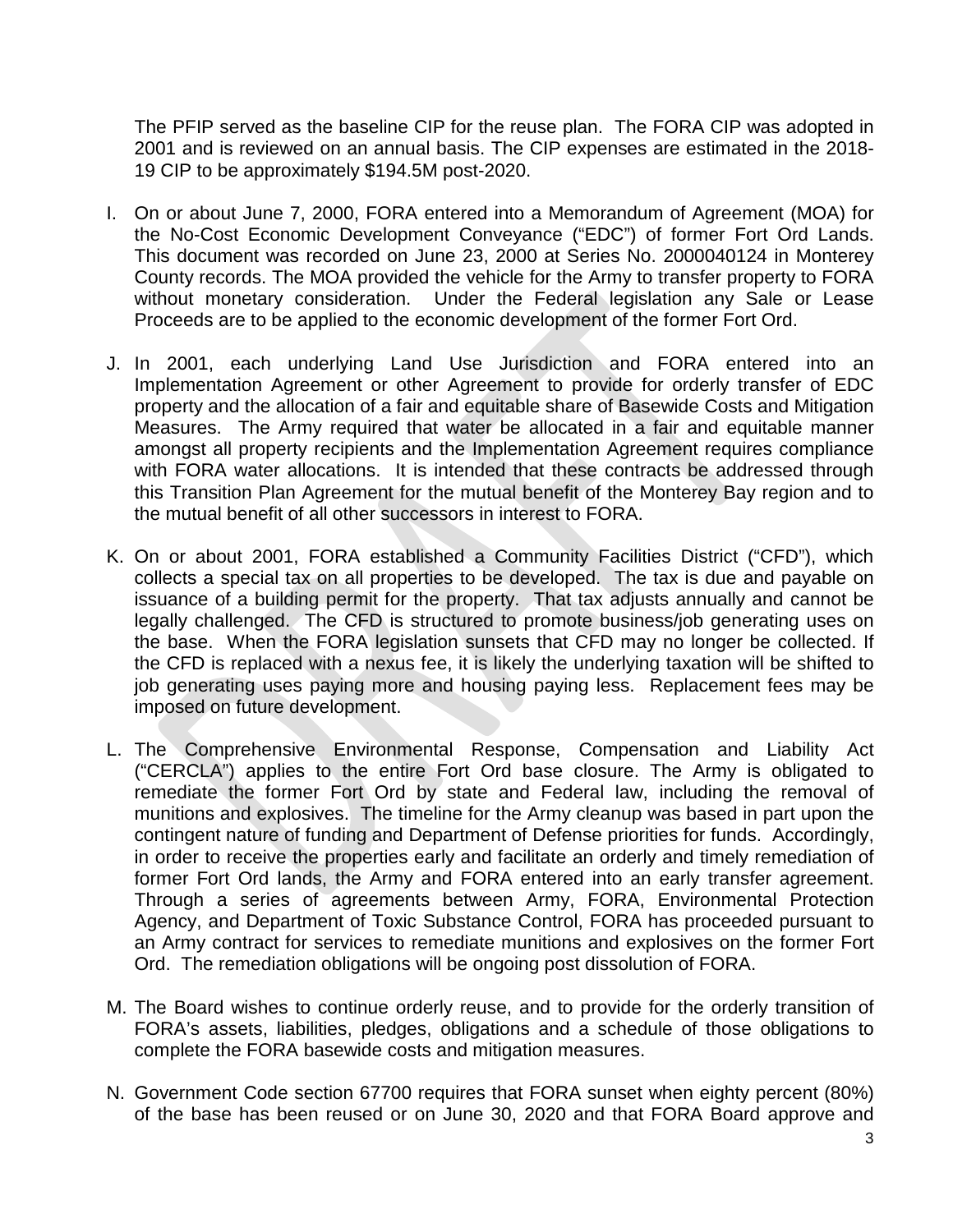submit a Transition Plan to the Local Agency Formation Commission ("LAFCO") on December 31, 2018 or eighteen months prior to expiration of FORA. The Transition Plan shall assign assets and liabilities, designate responsible successor agencies and provide a schedule of remaining obligations.

WITH REFERENCE TO THE FACTS RECITED ABOVE, the Board hereby makes the following findings:

### Section 1. Basewide Costs and Basewide Mitigation Measures:

The Board hereby finds that all the projects contained in the CIP are basewide costs and/or basewide mitigation measures and required to be addressed as assets, liabilities or obligations pursuant to Government Code section 67700 by this Transition Plan.

The Board further finds that the FORA Community Facilities District ("CFD") funding mechanism provides the best vehicle to ensure long term revenue generation and revenue sharing to complete the projects contained in the Capital Improvement Program and should be extended at a minimum, until all CFD have been collected from already entitled development. The CFD will expire by its own provision when FORA sunsets. The Board makes this finding knowing that imposing new financing mechanisms on already entitled development creates risk of loss to the Monterey County region of approximately \$72 million dollars towards completing the remaining Basewide Mitigation measures. The Board further finds that shifting revenue generation from a Mello Roos special tax to a nexus based system will shift costs to economic job generating land uses, such as retail, industrial and commercial uses.

The Board further finds that the Implementation Agreements with Marina, Seaside, City of Monterey, City of Del Rey Oaks and the County all require that they continue to fund the base reuse until all basewide costs and mitigation measures have been retired. Accordingly, the Board assigns all its rights in each Implementation Agreement to its successor who is responsible to complete the projects in the CIP. Each Implementation Agreement requires each jurisdiction to generate revenues according to the following formula as its fair and equitable share of Basewide Costs and Basewide Mitigation Measures: 50% land sales or lease revenues, plus the CFD or development fee, plus the property tax revenues to be received by FORA.

Pursuant to the authority granted by the legislature in Government Code 67700(b), the Board hereby designates all projects identified in the Capital Improvement Program as obligations required to be assigned by this Transition Plan in accordance with the formulas set forth in the Implementation Agreements and as the schedule of implementing those obligations.

The Board further finds that this Transition Plan may be implemented through Transition Plan Implementation Agreements (TPIA) with all agencies affected by this Transition Plan. All TPIA shall address how each underlying jurisdiction will generate revenues to meet its obligations as assigned herein, revenue sharing provisions between those that will generate revenues and those implementing CIP projects and such other matters as required to implement this Transition Plan and a schedule of when the receiving jurisdiction will complete said actions.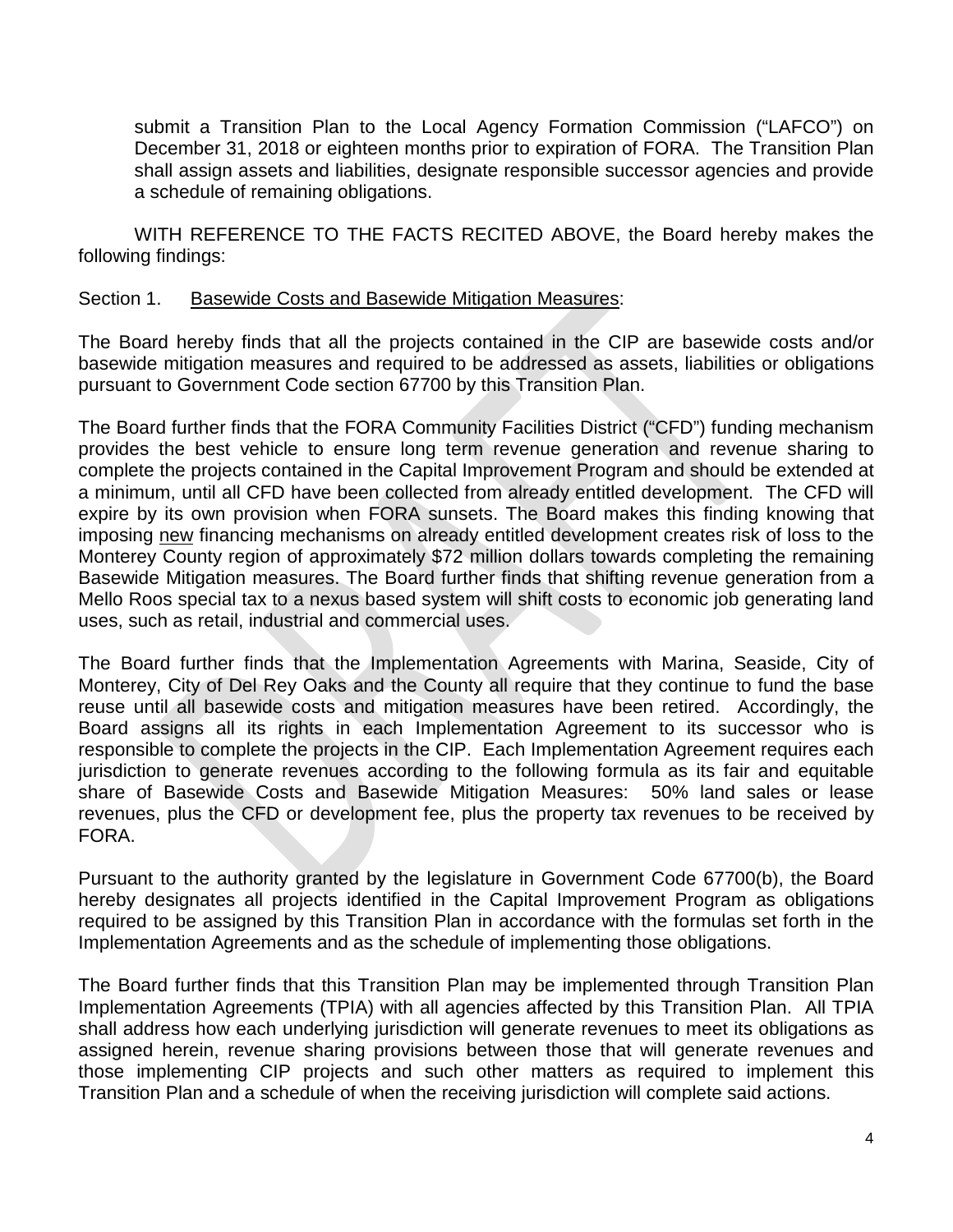The Board strongly encourages all underlying jurisdictions with future prospective development to form Community Facilities Districts (or other replacement mechanisms) to replace the revenues which would have been raised by the FORA CFD. Additionally, the Board encourages member jurisdictions to include in documents about future projects, language which will obligate future development projects to pay a FORA CFD fee, as escalated (or equivalent replacement fees).

In the absence of fully executed TPIA, all revenues required to be contributed pursuant to the Implementation Agreements shall be paid into a fund/escrow account established for the purpose of sharing revenues. A TPIA may identify a jurisdiction or entity who will manage said account, which shall be done on a reimbursement basis pursuant to the 2020 CIP adopted by FORA.

### **Section 2. Assignment of assets/liabilities/obligations:**

FORA has two types of assets/liabilities/obligations: **administrative** assets, liabilities and obligations (E.g. CalPERS, Administrative, costs not flowing from the ownership, control, management or transfer of real property) and **real property related** assets, liabilities and obligations (Basewide Mitigation Measures, Basewide Costs, Contractual, and ESCA obligations). Each type of obligation will have a unique assignment as a part of transitioning to successor entities.

In general, administrative liabilities and obligations will be assigned based upon FORA Board voting percentage as outlined herein below. For administrative liabilities, each voting member shall be deemed a successor to FORA in the percentages as outlined below. Unless otherwise specified, Real property related assets, liabilities and obligations shall be assigned to the underlying jurisdiction, unless there are agreements changing that allocation. For real property related assets, liabilities and obligations, unless otherwise specified each identified underlying jurisdiction shall be deemed FORA's successor entity for that obligation.

# **Administrative**

|                               | VOTING (13) |
|-------------------------------|-------------|
| City of Monterey 1/13         | 7.69%       |
| City of Marina 2/13           | 15.38%      |
| City of Del Rey Oaks 1/13     | 7.69%       |
| City of Monterey 1/13         | 7.69%       |
| County of Monterey 3/13       | 23.1%       |
| City of Pacific Grove 1/13    | 7.69%       |
| City of Carmel-by-the-Sea1/13 | 7.69%       |
| City of Sand City 1/13        | 7.69%       |
| City of Seaside 2/13          | 15.38%      |
|                               | 100%        |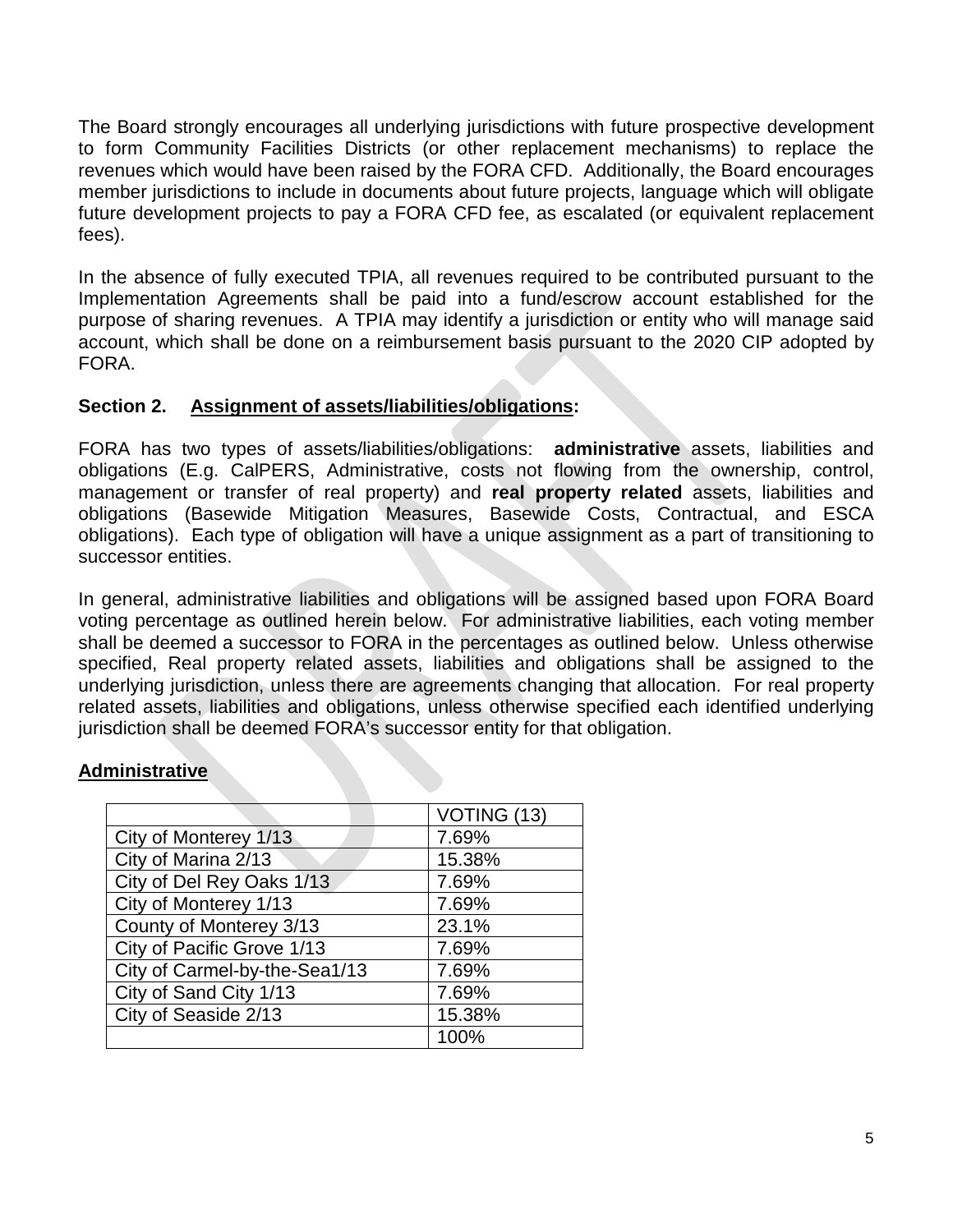## **Contractual Obligations**.

The Board hereby finds that FORA contractual obligations have been collected and reflected on the attached Exhibit A and hereby makes assignments in accordance with Exhibit A. The TPIA shall address how each agency intends to comply with such assignments.

**Assets**. FORA has multiple assets. The following is the identification of main assets and proposed to be transferred to the corresponding entity, in proportion to the obligation.

**Section 115 Trust**: To be used only for retirement purposes. Currently the Section 115 Trust is returning over 2%. The fund will be transferred to Cal PERS upon FORA sunset or as otherwise identified by TPIA to minimize future jurisdictional liability and maximizes the Trust benefits.

**Reserve Funds**. FORA currently has funds identified for retirement and other purposes. Those funds shall be reviewed in 2020, allocations made and distributed in accordance with the approved FORA budget.

**Habitat Conservation Funds**. Estimated to be approximately \$21M on June 30, 2020, any amounts accumulated by June 30, 2020 to be transferred to the HCP Cooperative, if it has been established; and if no HCP Cooperative or alternative JPA for basewide habitat management issues, then to be transferred to Monterey County in trust for individual basewide habitat management and future development take permits, as more fully developed in the 2020 Capital Improvement Program.

**Indemnification/Litigation Funds**. To the extent required, Indemnification Funds shall be managed pursuant to the contract with LAFCO. In the instance that there is no need for the indemnification funds, said funds shall "roll over" into a Litigation Fund for any post-FORA sunset litigation costs. Upon conclusion of any litigation in which FORA is either the named Petitioner or Respondent, any funds remaining in the Indemnification/Litigation Fund shall be refunded to all the underlying jurisdictions in proportion to their voting percentages outlined above in this section.

**Capital Improvement Funds**. All CFD funds collected prior to June 30, 2020 or sunset, shall first be directed to completing in progress construction projects, such as South Boundary Road as identified in the 2019-2020 or final year Capital Improvement Program. Funds shall be transferred to the jurisdiction completing construction, which in general shall be completed by the jurisdiction in which the majority of the project lies.

**ESCA Reimbursement Agreement**. Estimated to be \$6.8M in potential reimbursement. Said Reimbursement Agreement shall be transferred to either the County or Seaside, who shall be deemed the FORA successor agency and accepted by the U.S. Army as successor to the ESCA contract. The County and/or Seaside TPIA shall address which entity and how they will succeed FORA.

**Miscellaneous Plant/Facilities**.FORA has a myriad of office furniture and equipment which shall be disposed of within two months of FORA sunset in accordance with the rules of California for disposal of state property. Any proceeds shall first be directed to any shortfall in administrative liabilities, if no administrative liabilities all funds shall be directed into the Capital Improvement Program toward any project in which FORA is the lead and is under construction first, then to other projects in the Capital Improvement Program.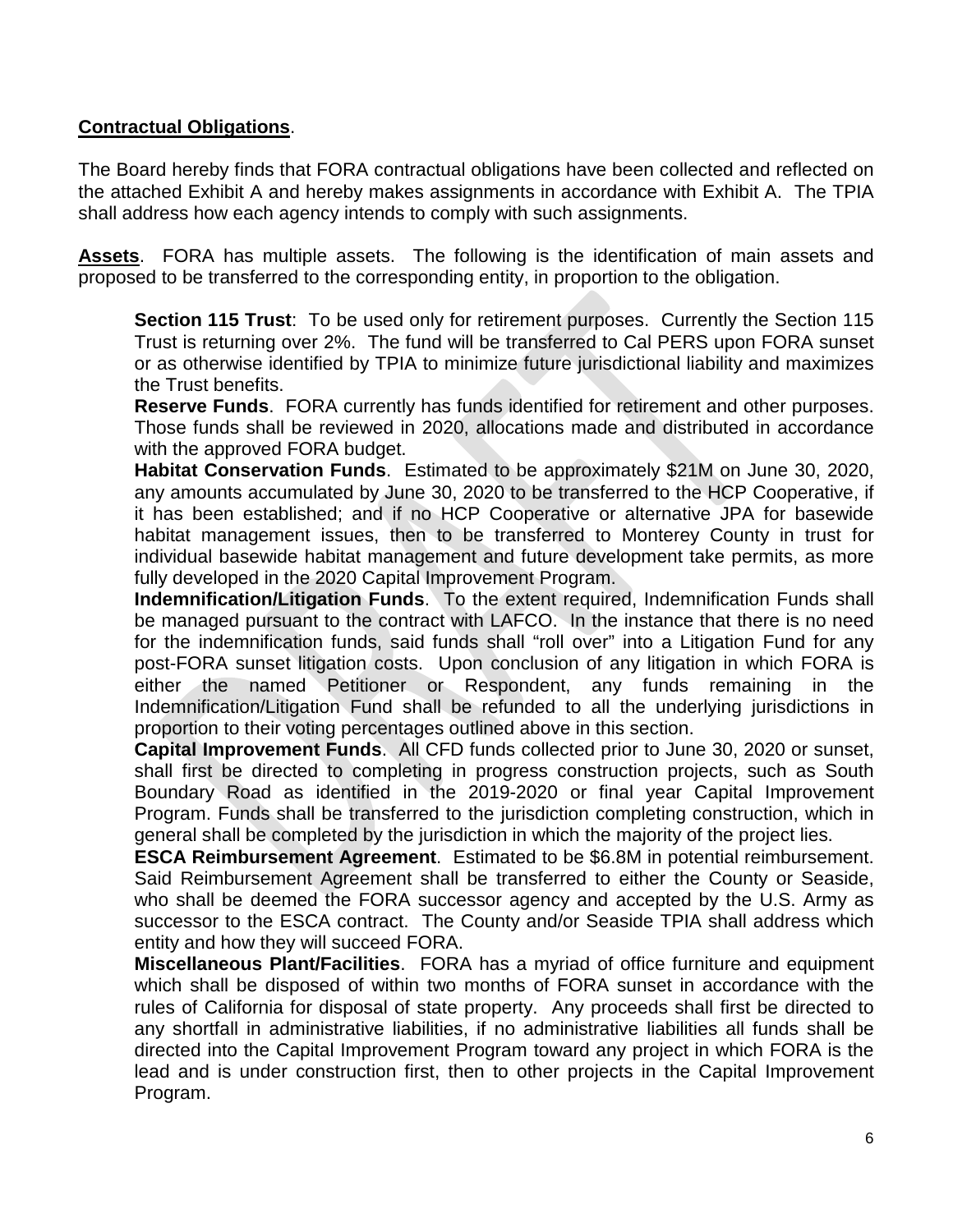# **After Discovered Items:**

To the extent that any contractual obligation is discovered during the LAFCO review and/or enforcement of this Transition Plan or a TPIA, those contractual obligations shall be assigned as follows:

- If the obligation is related to underlying use of property, it shall be assigned to the underlying land use jurisdiction;
- If the obligation is an administrative liability/obligation it shall be assigned/addressed jointly and severally in conformance with the voting percentage obligation;

### Section 3. Transition Plan Subject matters:

- A. **Habitat**. The Board hereby finds that integrated basewide habitat protection is best funded by the FORA CFD. By Board policy the Board has identified and set aside approximately 30.2% of collected CFD fees to be put towards a basewide habitat management and conservation plan. It is the Board's intent that if/once a joint powers agency/authority is formed for the purposes of basewide habitat management and conservation, that the habitat management and conservation obligations shall be assigned/transferred to that entity. If the FORA CFD is continued, it shall continue to keep basewide habitat conservation as one of the funding requirements and shall transfer funds to the JPA for purposes of management of habitat in perpetuity. The attendant funds on hand at FORA sunset shall be provided to that entity to be held in trust solely for the purposes of long term management of habitat management areas and assistance for other projects requiring site specific habitat conservation plan and take permits. If no JPA is formed, then long term habitat management shall be borne by the underlying land use jurisdictions. Prior to FORA Board sunset, the Board shall review the basewide habitat funding policies to determine whether those funds shall be transferred/provided to underlying jurisdictions at FORA sunset or allocated to other basewide costs and mitigation measures. FORA's 2018-19 Capital Improvement Program (CIP) projects that \$45,161,654 will remain to be funded for the Fort Ord Habitat Conservation Plan (HCP) after June 30, 2020. As part of this Transition Plan, FORA assigns this cost in the following manner based on projected CFD special taxes to be collected on former Fort Ord: \$20,142,098 (44.6% of the cost) to the City of Marina, \$9,890,402 (21.9%) to City of Seaside, \$7,587,158 (16.8%) to City of Del Rey Oaks, \$4,516,165 (10%) to County of Monterey, \$2,935,508 (6.5%) to University of California, and \$90,323 (0.2%) to City of Monterey. These assignments shall be addressed in the TPIA to be executed by all member and/or ex officio member affected by this Transition Plan.
- B. **Transportation**. The Board hereby finds that completion of the on-base Fort Ord Transportation Network projects that have been identified in the CIP are essential to the long term success of the economic recovery of the reuse. The Board further finds that extension of the FORA CFD for the purpose of revenue generation and revenue sharing would be the best long term way to collect and share revenues to fund the transportation network for the on-site and off-site projects and the regional projects to the extent that a replacement regional transportation fee may not be imposed on already approved development projects. For all those projects in which FORA is not the designated lead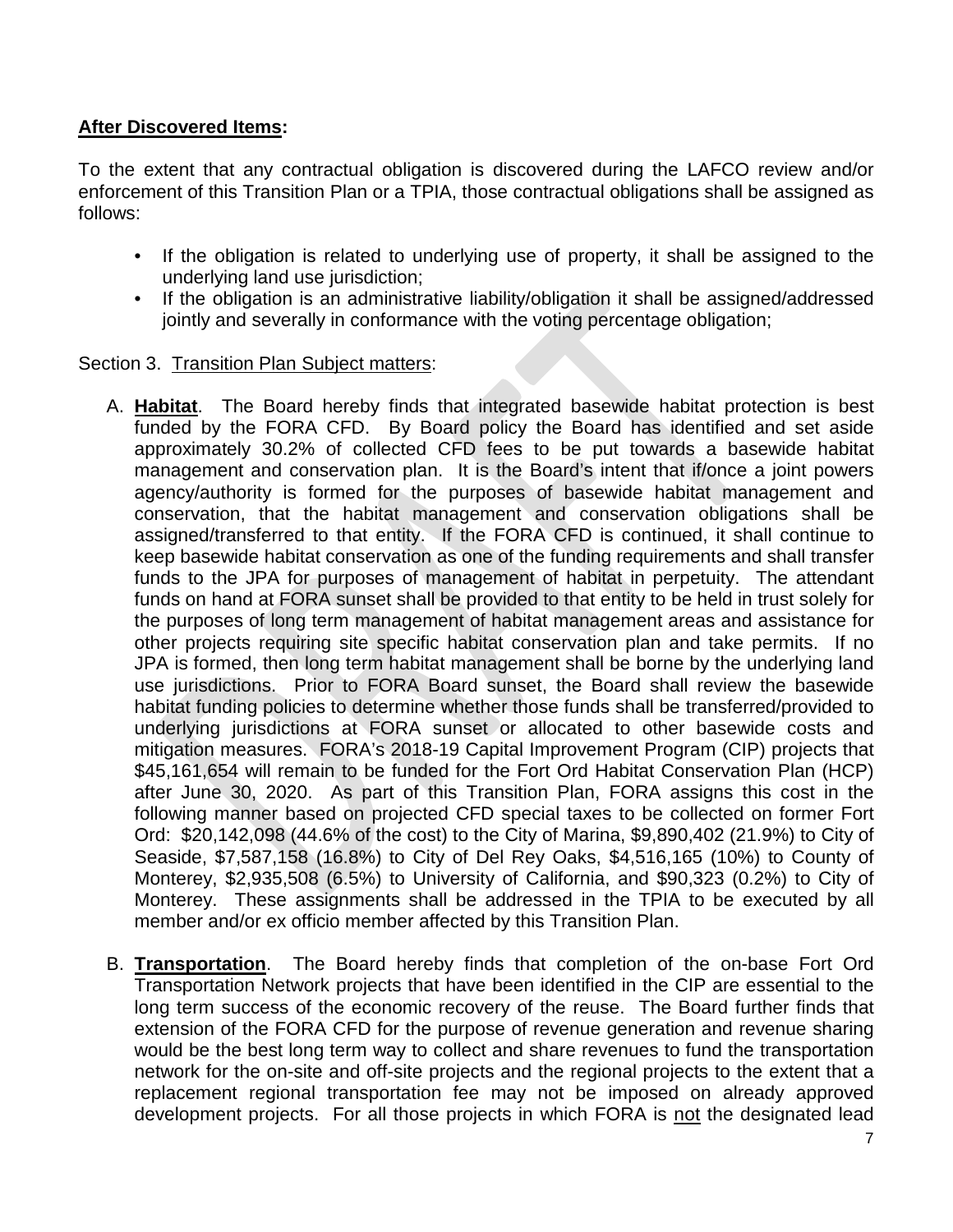agency and have not been completed, the responsibility to generate and/or collect revenues from the other member agencies and construct will rest with the lead agency. For those projects in which FORA is the lead agency and have not yet been completed, the Board assigns those projects to the underlying jurisdiction where the project is mostly located, to be FORA's successor, to generate and/or collect revenues and construct in accordance with the schedule set forth in the 2020 CIP, unless otherwise addressed in a TPIA. FORA's 2018-19 Capital Improvement Program (CIP) projects that \$132,346,818 will remain to be funded for FORA's share of the transportation network for on-site, offsite, regional, and transit improvements after June 30, 2020. As part of its Transition Plan, FORA assigns this cost in the following manner based on projected CFD special taxes to be collected on former Fort Ord: \$59,026,681 (44.6% of the cost) to the City of Marina, \$28,983,953 (21.9%) to City of Seaside, \$22,234,265 (16.8%) to City of Del Rey Oaks, \$13,234,682 (10%) to County of Monterey, \$8,602,543 (6.5%) to University of California, and \$264,694 (0.2%) to City of Monterey.

- C. **Environmental Services**. The Board hereby finds that the long term stewardship obligations and related monitoring activities identified by the United States Army for its munitions removal obligations are crucial to the future success of the recovery program. The Board further finds that the current full time staffing of the Environmental Services Cooperative Agreement ("ESCA") be continued and sustained either through an extension of a modified FORA through ESCA contract terminus in 2028 or assignment to County or Seaside upon the dissolution of FORA. The Board also finds that the funding associated with the performance of the terms of the contract be negotiated for assignment at the point of dissolution.
- D. **Building Removal**. The Board hereby finds that former Fort Ord remnant, non-historic, and abandoned US Army structures, not obligated to be removed under the FORA CIP, are a barrier to the recovery and reuse overall program and a nuisance to quiet enjoyment of the region assets. The Board also finds that an extension of the FORA Act to sustain resources that can be applied to this significant barrier to recovery is an important transition component. The Board, therefore, further requests legislative consideration of an extension to meet this blight eradication need as well as other resource demands noted in A & B herein.
- E. **Establishment of a Basewide Funding Escrow Account**. The Board hereby finds that a unified funding mechanism for handling Indemnification, Litigation and other expenses related to Basewide Mitigation Measures and Basewide Costs is necessary and appropriate. The unified fund may be either managed by a successor Jurisdiction willing and able to hold these funds in a special account solely for the purpose of administering the Basewide Mitigation Measures and Basewide Costs or an escrow account established for the sole purpose of holding and administering Basewide Mitigation Measures and Basewide Costs. The administrative overhead for holding and managing either of these mechanisms shall be treated as a real property related cost. Litigation management shall be pursuant to unanimous agreement of all affected parties, unless otherwise agreed to in writing. Any additional funds required for administrative type liabilities/obligations shall be funded in accordance with the voting percentages of the FORA Board member jurisdictions. Any additional funds required for real property type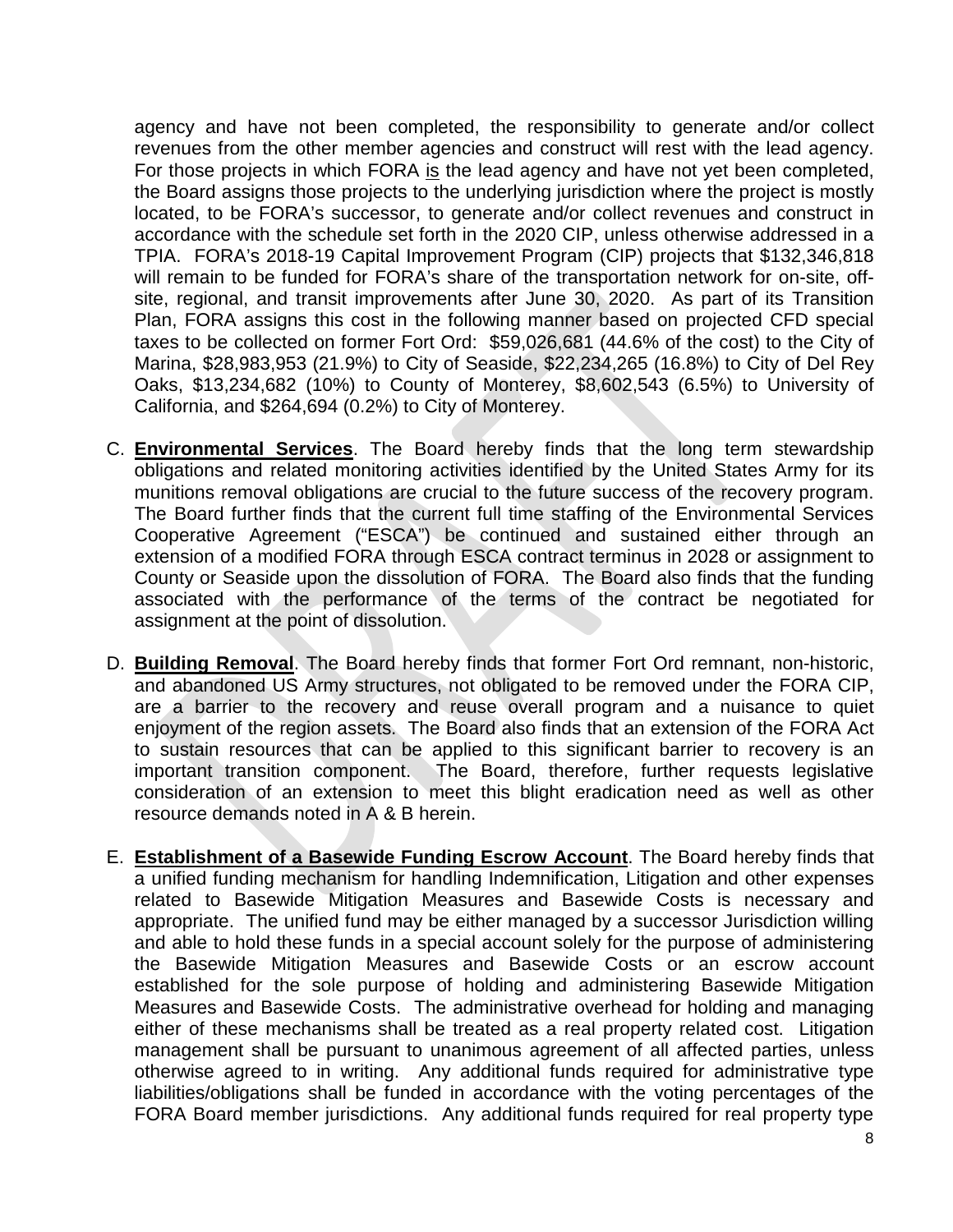liabilities/obligations shall be borne jointly and severally by the underlying land use jurisdictions, unless such basewide mitigation measure or costs is a project in which an underlying jurisdiction is the lead agency.

F. **Water/Wastewater.** The Board hereby finds that it has made water allocations in accordance with its obligation under the Memorandum of Agreement with the U.S. Army to ensure a fair and equitable water supply to all property recipients and imposed those requirements in the Implementation Agreements. The Board further finds the Implementation Agreements may need to be enforced should any jurisdiction's approved developments exceed their water allocations. In such a case, the remedy shall be that no water connection permits shall be issued until that jurisdiction brings its water allocation into compliance **or** MCWD develops an augmented water supply in excess of the water allocations to all jurisdictions.

The Board further finds that transferring the obligation to finance water augmentation, water, and wastewater infrastructure to Marina Coast Water District to implement the Reuse Plan is appropriate at FORA sunset. To the extent that Marina Coast is unable to impose and/or collect revenues to replace the revenues generated by FORA's CFD, the Board finds that continuation of the CFD (or jurisdictional replacement) allows for funds to reduce connection and other costs imposed by MCWD. FORA's 2018-19 Capital Improvement Program (CIP) projects that \$17,098,686 will remain to be funded for basewide water augmentation improvements after June 30, 2020. As part of its Transition Plan, FORA assigns this cost in the following manner based on projected CFD special taxes to be collected on former Fort Ord: \$7,626,014 (44.6% of the cost) to the City of Marina, \$3,744,612 (21.9%) to City of Seaside, \$2,872,579 (16.8%) to City of Del Rey Oaks, \$1,709,869 (10%) to County of Monterey, \$1,111,415 (6.5%) to University of California, and \$34,197 (0.2%) to City of Monterey.

The Board's intent is that jurisdictions may alter their water allocations as identified in the Implementation Agreements, only by written agreement with other jurisdictions. Upon submission of such revised written agreement as to water allocation, MCWD shall honor that revision as though it was the allocation set forth in the Implementation Agreement.

G. **Policy Issues.** The FORA Board hereby finds that the policies contained in the Master Resolution (Chapter 3 & 8 in particular) should be continued and enforced upon FORA dissolution and hereby direct staff to record the Master Resolution in its entirety one month prior to the dissolution. In particular, the Board finds that the prevailing wage policy established in 1996 to promote an equitability and fairness to all workers on the former Fort Ord shall be sustained in the completion of the former Fort Ord recovery program. The Board further finds that the State of California should provide legislative clarity regarding the authority of the Department of Industrial Relations, underlying land use jurisdictions or the Fort Ord Reuse Authority to monitor and establish a procedure for compliance with this policy.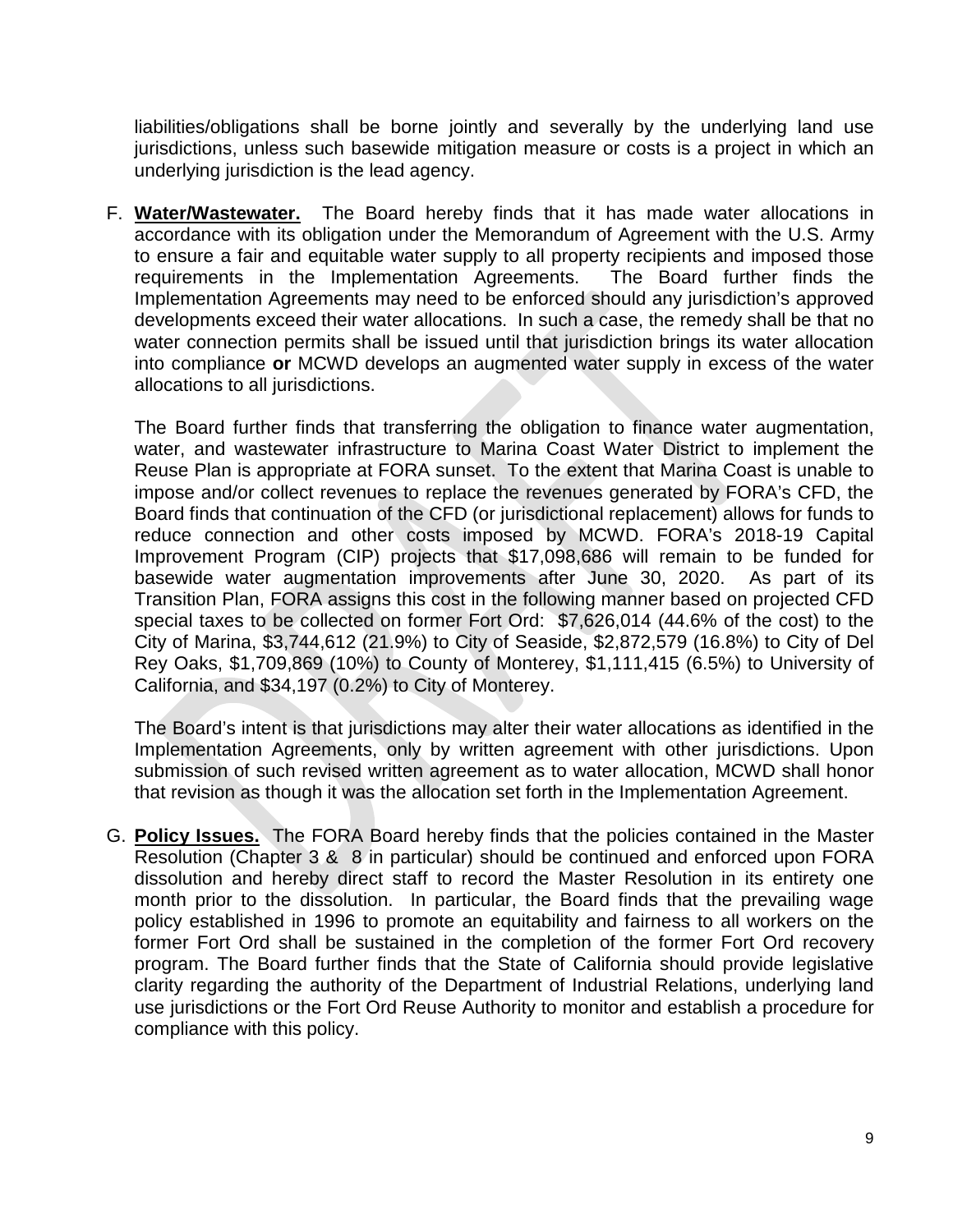# **Section 4.** California Environmental Quality Act

The Board hereby finds that it adopting this Transition Plan in response to Government Code section 67700 and solely allocates assets, liabilities and obligations of the Fort Ord Reuse Authority in advance of its ultimate dissolution. Nothing herein approves any change in land use or underlying land use jurisdiction, or makes any changes to project-specific review by lead agencies for those projects located within their respective boundaries, including but not limited to those projects contained in the Capital Improvement Program. As such, the Board hereby finds that this Transition Plan is not a project under CEQA and/or is exempt as an organizational reorganization.

# **Section 5.** LAFCO Review and Enforcement

If LAFCO finds that this Transition Plan does not fully address the requirements of Government Code section 67700 to identify and assign all assets, liabilities, obligations, the Board requests that LAFCO return the Transition Plan with LAFCO's identified deficiencies at the earliest possible time for FORA Board action.

This Transition Plan includes the opportunity for all affected jurisdictions to enter into a TPIA, subject to Board approval, to implement this Transition Plan. In the instance there are no executed TPIA, the Board hereby makes the above assignments pursuant to Government Code 67700 and requests that LAFCO ensure such Transition Plan assignments as though they were conditions of special district dissolution imposed pursuant to Government Code section 56886 and use all LAFCO's powers to enforce said Transition Plan assignments utilizing Government Code section 56122 or the enforcement powers of Government Code section 67700 as to the member jurisdictions.

THE BOARD HEREBY RESOLVES AS FOLLOWS:

- 1. As outlined above, this Resolution and its provisions constitute the Transition Plan required by Government Code section 67700(b); and
- 2. The Board hereby makes all assignments in accordance with Government Code section 67700(b) by approving this Transition Plan and intends that those assignments be implemented through Transition Plan Implementation Agreements in the first instance, but if no agreements, then as assignment and conditions of dissolution, as though they were imposed pursuant to Government Code section 56886 and 67700(b).
- 3. The Board hereby directs the Executive Officer to submit this Transition Plan to LAFCO and execute all LAFCO required documents and fees, including an Indemnification Agreement; and
- 4. The Board further directs the Executive Officer, or his designee, to begin **Transition Plan Implementation Agreements** with each jurisdiction implementing the terms and conditions assigned in this Transition Plan. The Executive Officer is directed to report progress on January 1, 2019 and to complete all negotiations and documents not later than March 2019. The Executive Officer shall compile a list of such additional actions necessary to implement this Transition Plan.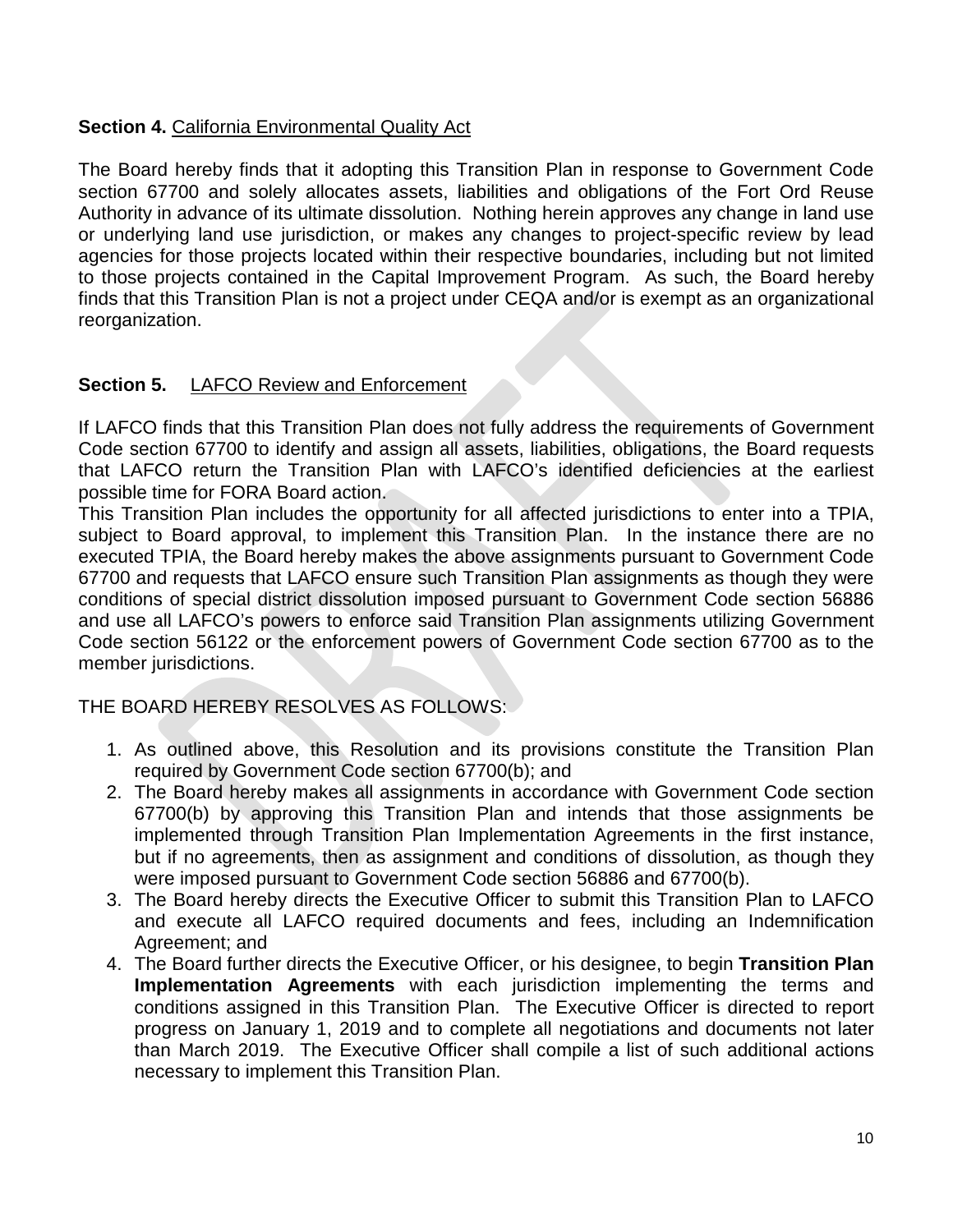Upon motion by Board member ---- seconded by Board member ---- the foregoing Resolution was passed on this \_\_\_\_\_ day of September, 2018, by the following vote:

 $\mathcal{L}$  , and the contract of the contract of the contract of the contract of the contract of the contract of the contract of the contract of the contract of the contract of the contract of the contract of the contract o

AYES: NOES: ABSTENTIONS: ABSENT:

ATTEST:

Mayor Ralph Rubio, Chair

\_\_\_\_\_\_\_\_\_\_\_\_\_\_\_\_\_\_\_\_\_\_\_\_\_\_\_\_ Michael A. Houlemard, Jr., Clerk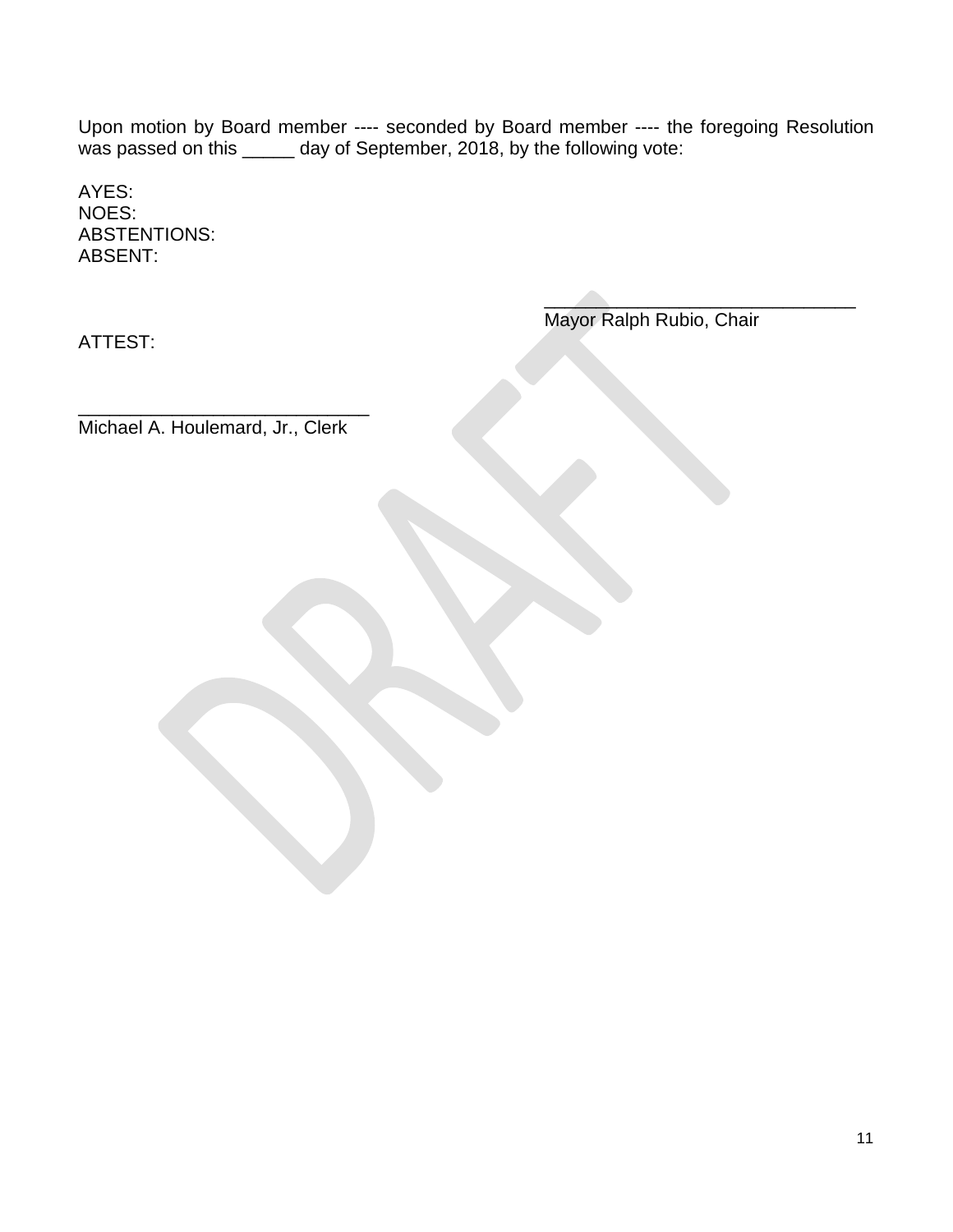### 6. **Fees**. Section 2.7.1 is hereby deleted in its entirety and replaced with the following:

2.7.1.1 During the Original Term, Developer shall be obligated to pay only the Original City Impact Fees as set forth in Exhibit B attached hereto and incorporated herein by this reference, and the City shall not impose or exact any additional fees, whether through the exercise of the police power, the taxing power, or any other means. During the Extended Term, Developer shall be obligated to pay the Updated City Impact Fees. Notwithstanding anything set forth in this Section 2.7.1.1 or in Section 2.3, during the Extended Term the Developer shall be obligated to pay any lawful and lawfully imposed fees, taxes or assessments adopted by the City subsequent to the Effective Date applicable to residential development projects within the City, including new development impact fees that were not previously included in the Original City Impact Fees.

2.7.1.2 FORA Fee. (a) City and Developer acknowledge that (i) Developer is currently obligated to pay at time of issuance of building permit a one-time special assessment per residential unit levied by the Fort Ord Reuse Authority ("FORA") Basewide Community Facilities District in the amount of \$23,837, which may be adjusted (the "FORA Fee"); (ii) FORA may be dissolved in 2020 and some or all of its obligations may be transferred to local agencies. In the event that FORA is dissolved Developer acknowledges that it will no longer be obligated to pay the FORA Fee to FORA. Developer further acknowledges that City may assume certain obligations of FORA currently paid by FORA with the FORA Fee or assume obligations to collect fees or assessments from property owners and developers to pay for obligations currently covered by the FORA Fee and assumed by other public entities and that City will need to collect a fee comparable to the FORA Fee to cover such obligations.

(b) Developer agrees to cooperate with the City in addressing the replacement of the FORA Fee, including the following:

(i) Developer shall vote for inclusion of any property owned by Developer for which the FORA Fee has not already been paid within assessment districts or community facilities districts formed by the City or another regional entity, and shall pay such fees as may be imposed by such assessment districts or community facilities districts, provided such fees are lawful and lawfully imposed, and such fees do not exceed the FORA Fee in effect at the time of FORA's dissolution subject to annual adjustments equal to the lesser of (1) five percent (5%) or (2) the